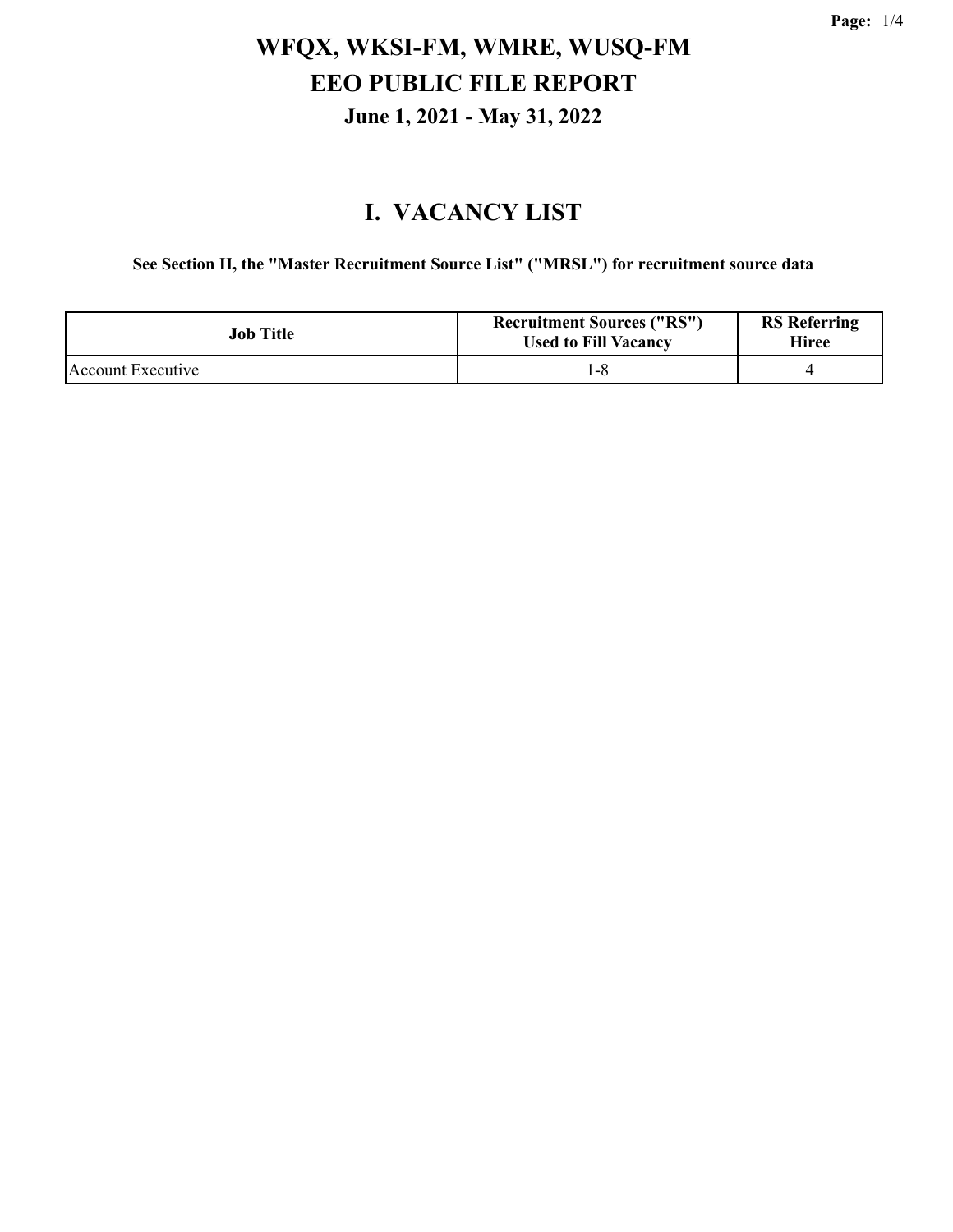**Page:** 2/4

# **WFQX, WKSI-FM, WMRE, WUSQ-FM EEO PUBLIC FILE REPORT June 1, 2021 - May 31, 2022**

#### **II. MASTER RECRUITMENT SOURCE LIST ("MRSL")**

| <b>RS</b><br><b>Number</b> | <b>RS</b> Information                                                                                                                                                                                         | <b>Source Entitled</b><br>to Vacancy<br><b>Notification?</b><br>(Yes/No) | <b>No. of Interviewees</b><br><b>Referred by RS</b><br>Over<br><b>Reporting Period</b> |
|----------------------------|---------------------------------------------------------------------------------------------------------------------------------------------------------------------------------------------------------------|--------------------------------------------------------------------------|----------------------------------------------------------------------------------------|
| $\mathbf{1}$               | iHeartMedia.dejobs.org<br>20880 Stone Oak Pkwy<br>San Antonio, Texas 78258<br>Phone: 210-253-5126<br>Url: http://www.iheartmedia.dejobs.org<br><b>Talent Acquisition Coordinator</b><br><b>Manual Posting</b> | $\mathbf N$                                                              | $\boldsymbol{0}$                                                                       |
| $\overline{2}$             | iHeartMediaCareers.com<br>20880 Stone Oak Pkwy<br>San Antonio, Texas 78258<br>Phone: 210-253-5126<br>Url: http://www.iheartmediacareers.com<br><b>Talent Acquisition Coordinator</b><br><b>Manual Posting</b> | ${\bf N}$                                                                | $\boldsymbol{0}$                                                                       |
| $\overline{3}$             | Indeed.com - Not directly contacted by SEU                                                                                                                                                                    | ${\bf N}$                                                                | 1                                                                                      |
| $\overline{4}$             | LinkedIn - Not directly contacted by SEU                                                                                                                                                                      | ${\bf N}$                                                                | $\overline{2}$                                                                         |
| 5                          | Radio and Music Pros<br>25379 Wayne Mills Place<br>Valencia, California 91355<br>Phone: 661-294-9408<br>Url: D:\RAMP for Friday May 17 2013.htm<br>Email: kcarter@MyDamnChannel.com<br>Kevin Cater            | ${\bf N}$                                                                | $\boldsymbol{0}$                                                                       |
| 6                          | Virginia Broadcasters Association VAB<br>250 West Main Suite 100<br>Charlottesville, Virginia 22903<br>Url: www.vabonline.com<br>Email: james.levy@easterassociates.com<br><b>Career Services</b>             | N                                                                        | $\boldsymbol{0}$                                                                       |
| $\boldsymbol{7}$           | Virginia Employment Commission<br>703 East Main Street<br>Richmond, Virginia 23219<br>Url: www.vec.virginia.gov<br>Fax: 1-540-722-3418<br><b>Career Services</b>                                              | N                                                                        | $\boldsymbol{0}$                                                                       |
| $8\,$                      | www.mediagignow.com<br>300 South Riverside Plaza Suite 800<br>Chicago, Illinois 60606<br>Phone: 336-553-0620<br>Url: http://www.mediagignow.com<br>Email: customerservice@mediagignow.com<br>MediaGigNow.com  | N                                                                        | $\boldsymbol{0}$                                                                       |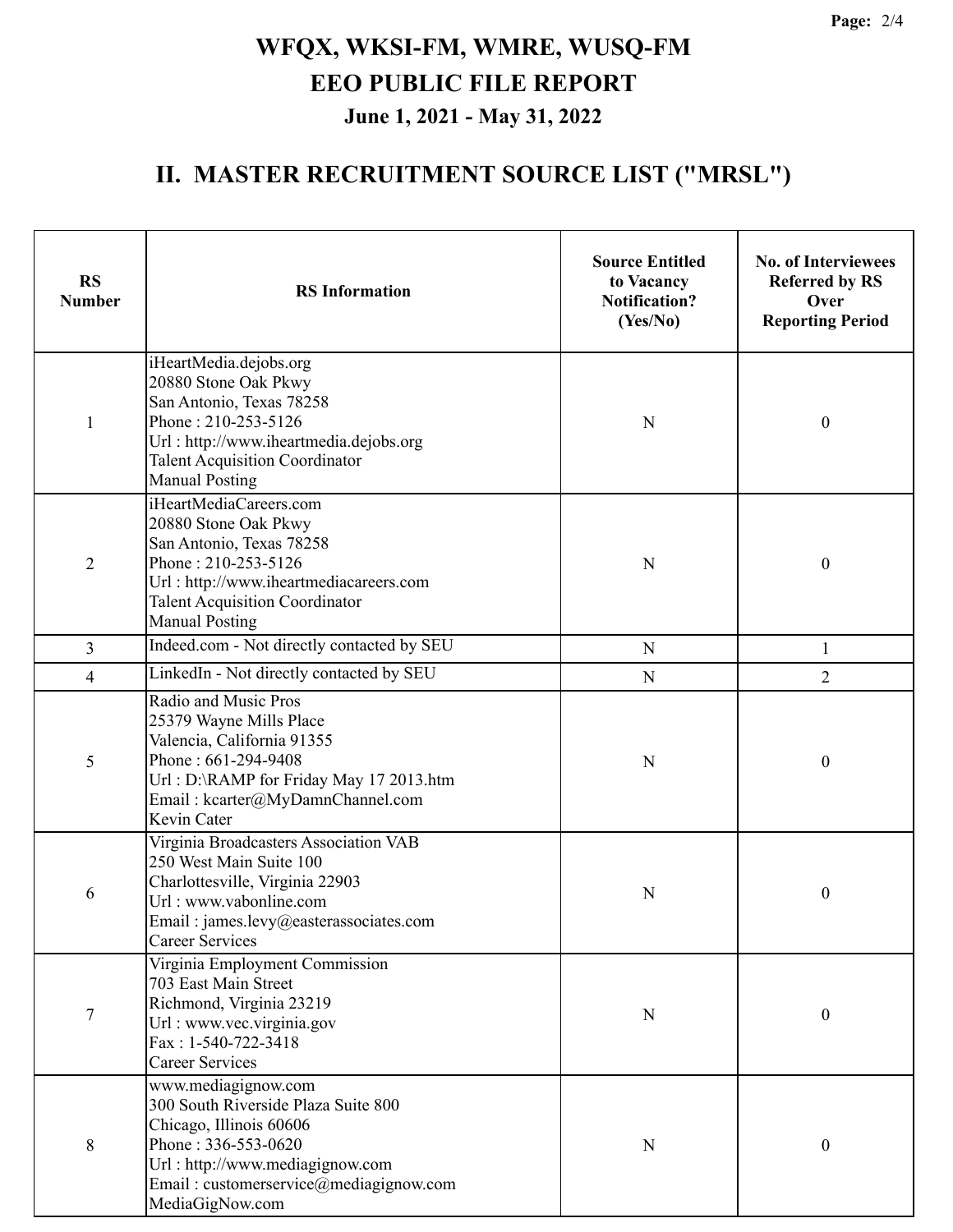**Page:** 3/4

# **WFQX, WKSI-FM, WMRE, WUSQ-FM EEO PUBLIC FILE REPORT June 1, 2021 - May 31, 2022**

#### **II. MASTER RECRUITMENT SOURCE LIST ("MRSL")**

| <b>RS</b><br><b>Number</b>                     | <b>RS</b> Information | <b>Source Entitled</b><br>to Vacancy<br><b>Notification?</b><br>(Yes/No) | <b>No. of Interviewees</b><br><b>Referred by RS</b><br>Over<br><b>Reporting Period</b> |
|------------------------------------------------|-----------------------|--------------------------------------------------------------------------|----------------------------------------------------------------------------------------|
| <b>TOTAL INTERVIEWS OVER REPORTING PERIOD:</b> |                       |                                                                          |                                                                                        |